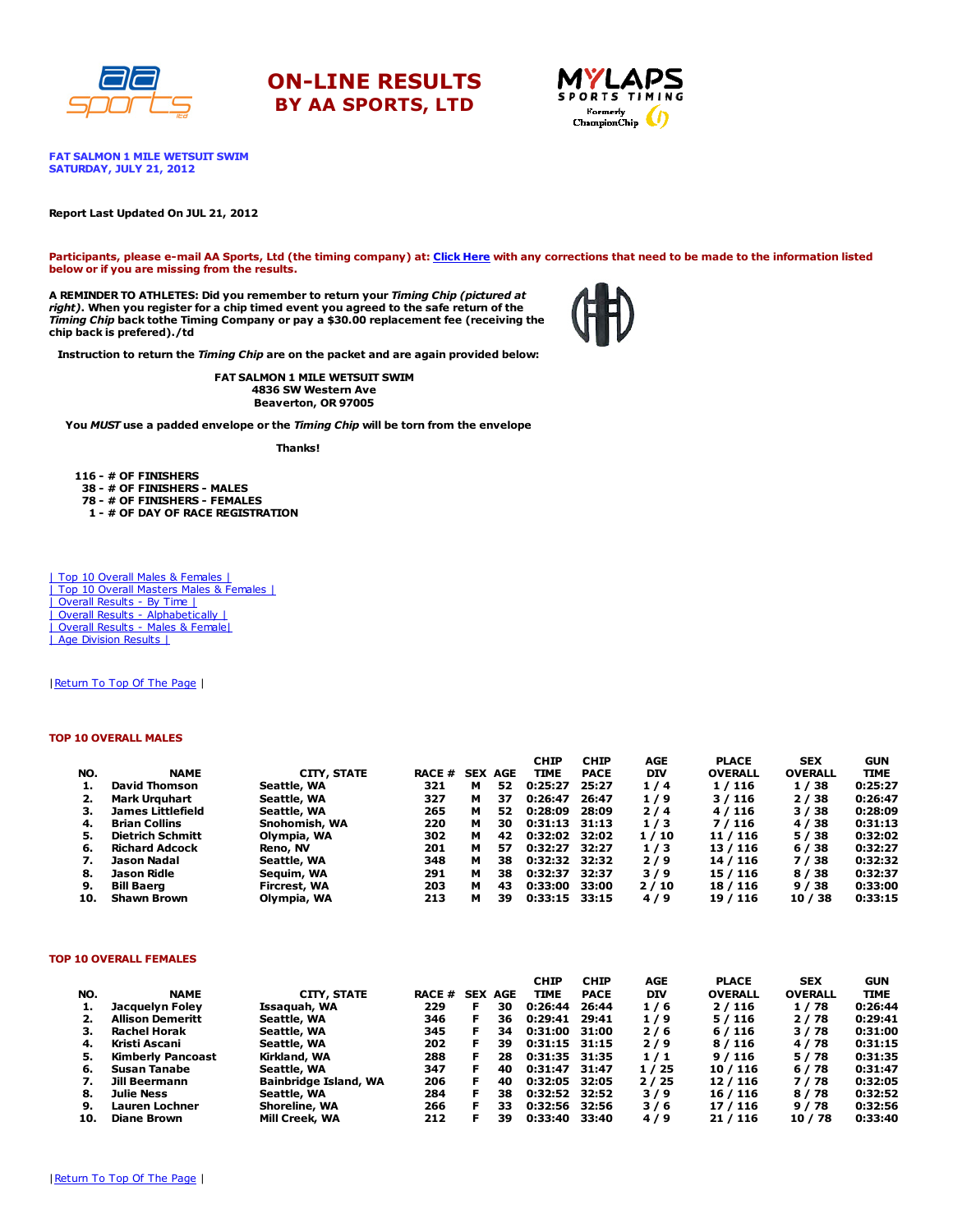## TOP 10 OVERALL MASTERS MALES

|     |                         |                       |        |            |     | <b>CHIP</b>   | <b>CHIP</b> | AGE        | <b>PLACE</b>   | <b>SEX</b>     | <b>GUN</b>  |
|-----|-------------------------|-----------------------|--------|------------|-----|---------------|-------------|------------|----------------|----------------|-------------|
| NO. | <b>NAME</b>             | CITY, STATE           | RACE # | <b>SEX</b> | AGE | <b>TIME</b>   | <b>PACE</b> | <b>DIV</b> | <b>OVERALL</b> | <b>OVERALL</b> | <b>TIME</b> |
| 1.  | David Thomson           | Seattle, WA           | 321    | м          | 52  | 0:25:27       | 25:27       | 1/4        | 1/116          | 1/38           | 0:25:27     |
|     | James Littlefield       | Seattle, WA           | 265    | м          | 52  | 0:28:09       | 28:09       | 2/4        | 4/116          | 3/38           | 0:28:09     |
| з.  | <b>Dietrich Schmitt</b> | Olympia, WA           | 302    | м          | 42  | 0:32:02 32:02 |             | 1/10       | 11 / 116       | 5/38           | 0:32:02     |
| 4.  | <b>Richard Adcock</b>   | Reno, NV              | 201    | м          | 57  | 0:32:27       | 32:27       | 1/3        | 13/116         | 6/38           | 0:32:27     |
| 5.  | <b>Bill Baerg</b>       | <b>Fircrest, WA</b>   | 203    | м          | 43  | 0:33:00       | 33:00       | 2/10       | 18 / 116       | 9/38           | 0:33:00     |
| 6.  | Cliff Starman           | Boise, ID             | 313    | м          | 44  | 0:34:24 34:24 |             | 3/10       | 23 / 116       | 12/38          | 0:34:24     |
| 7.  | <b>Monte Prentice</b>   | Bainbridge Island, WA | 290    | м          | 46  | 0:35:02 35:02 |             | 1/7        | 25 / 116       | 13 / 38        | 0:35:02     |
| 8.  | John Keller             | Seauim, WA            | 255    | м          | 56  | 0:35:36       | 35:36       | 2/3        | 26 / 116       | 14 / 38        | 0:35:36     |
| 9.  | <b>Stephane Major</b>   | Bellevue, WA          | 269    | м          | 45  | 0:35:49       | 35:49       | 2/7        | 27/116         | 15 / 38        | 0:35:49     |
| 10. | <b>David Margrave</b>   | Bellevue, WA          | 271    | м          | 41  | 0:35:59       | 35:59       | 4/10       | 28 / 116       | 16 / 38        | 0:35:59     |

#### TOP 10 OVERALL MASTERS FEMALES

| NO. | <b>NAME</b>               | CITY, STATE           | RACE # | <b>SEX</b> | AGE | <b>CHIP</b><br>TIME | <b>CHIP</b><br><b>PACE</b> | AGE<br><b>DIV</b> | <b>PLACE</b><br><b>OVERALL</b> | <b>SEX</b><br><b>OVERALL</b> | <b>GUN</b><br><b>TIME</b> |
|-----|---------------------------|-----------------------|--------|------------|-----|---------------------|----------------------------|-------------------|--------------------------------|------------------------------|---------------------------|
| 1.  | Susan Tanabe              | Seattle, WA           | 347    | F          | 40  | 0:31:47             | 31:47                      | 1/25              | 10 / 116                       | 6/78                         | 0:31:47                   |
| 2.  | Jill Beermann             | Bainbridge Island, WA | 206    | F.         | 40  | 0:32:05             | 32:05                      | 2/25              | 12/116                         | 7/78                         | 0:32:05                   |
| 3.  | Mariana Cannon            | Mill Creek, WA        | 216    | F.         | 49  | 0:33:47             | 33:47                      | 1/11              | 22/116                         | 11 / 78                      | 0:33:47                   |
| 4.  | Martha Wiltamuth          | Seattle, WA           | 340    | F.         | 43  | 0:36:00             | 36:00                      | 3/25              | 29/116                         | 13/78                        | 0:36:00                   |
| 5.  | Susan Pappalardo          | Kirkland, WA          | 289    | F.         | 46  | 0:36:06             | 36:06                      | 2/11              | 30 / 116                       | 14 / 78                      | 0:36:06                   |
| 6.  | <b>Brenda Carter</b>      | Redmond, WA           | 217    | F          | 44  | 0:36:39             | 36:39                      | 4 / 25            | 32 / 116                       | 15 / 78                      | 0:36:39                   |
| 7.  | Diana Holman              | <b>Burien, WA</b>     | 244    | F          | 40  | 0:38:20             | 38:20                      | 5 / 25            | 40 / 116                       | 19 / 78                      | 0:38:20                   |
| 8.  | <b>Francesca Leonetti</b> | Seattle, WA           | 264    | F          | 43  | 0:38:22             | 38:22                      | 6/25              | 41 / 116                       | 20/78                        | 0:38:22                   |
| 9.  | Traci Goodwin             | Seattle, WA           | 236    | F.         | 55  | 0:38:22             | 38:22                      | 1/10              | 42 / 116                       | 21/78                        | 0:38:22                   |
| 10. | Julie Uyeda               | <b>Bellevue, WA</b>   | 329    | F          | 41  | 0:38:27             | 38:27                      | 7 / 25            | 43 / 116                       | 22 / 78                      | 0:38:27                   |

# | Return To Top Of The Page |

# MEN'S & WOMEN'S OVERALL RESULTS - 1 MILE WETSUIT

|     |                           |                              |        |                |    | <b>CHIP</b>   | <b>CHIP</b> | AGE        | <b>PLACE</b>   | <b>SEX</b>     | <b>GUN</b>  |
|-----|---------------------------|------------------------------|--------|----------------|----|---------------|-------------|------------|----------------|----------------|-------------|
| NO. | <b>NAME</b>               | <b>CITY, STATE</b>           | RACE # | <b>SEX AGE</b> |    | <b>TIME</b>   | <b>PACE</b> | <b>DIV</b> | <b>OVERALL</b> | <b>OVERALL</b> | <b>TIME</b> |
| 1.  | <b>David Thomson</b>      | Seattle, WA                  | 321    | м              | 52 | 0:25:27       | 25:27       | 1/4        | 1/116          | 1/38           | 0:25:27     |
| 2.  | Jacquelyn Foley           | Issaquah, WA                 | 229    | F              | 30 | 0:26:44       | 26:44       | 1/6        | 2/116          | 1/78           | 0:26:44     |
| 3.  | <b>Mark Urguhart</b>      | Seattle, WA                  | 327    | м              | 37 | 0:26:47       | 26:47       | 1/9        | 3/116          | 2/38           | 0:26:47     |
| 4.  | James Littlefield         | Seattle, WA                  | 265    | м              | 52 | 0:28:09       | 28:09       | 2/4        | 4/116          | 3/38           | 0:28:09     |
| 5.  | Allison Demeritt          | Seattle, WA                  | 346    | F              | 36 | 0:29:41       | 29:41       | 1/9        | 5 / 116        | 2 / 78         | 0:29:41     |
| 6.  | <b>Rachel Horak</b>       | Seattle, WA                  | 345    | F              | 34 | 0:31:00       | 31:00       | 2/6        | 6/116          | 3/78           | 0:31:00     |
| 7.  | <b>Brian Collins</b>      | Snohomish, WA                | 220    | М              | 30 | 0:31:13       | 31:13       | 1/3        | 7/116          | 4 / 38         | 0:31:13     |
| 8.  | Kristi Ascani             | Seattle, WA                  | 202    | F              | 39 | 0:31:15       | 31:15       | 2/9        | 8/116          | 4/78           | 0:31:15     |
| 9.  | <b>Kimberly Pancoast</b>  | Kirkland, WA                 | 288    | F              | 28 | 0:31:35       | 31:35       | 1/1        | 9/116          | 5/78           | 0:31:35     |
| 10. | <b>Susan Tanabe</b>       | Seattle, WA                  | 347    | F              | 40 | 0:31:47       | 31:47       | 1/25       | 10 / 116       | 6/78           | 0:31:47     |
| 11. | <b>Dietrich Schmitt</b>   | Olympia, WA                  | 302    | М              | 42 | 0:32:02 32:02 |             | 1/10       | 11/116         | 5/38           | 0:32:02     |
| 12. | Jill Beermann             | <b>Bainbridge Island, WA</b> | 206    | F              | 40 | 0:32:05       | 32:05       | 2/25       | 12 / 116       | 7 / 78         | 0:32:05     |
| 13. | <b>Richard Adcock</b>     | Reno, NV                     | 201    | м              | 57 | 0:32:27       | 32:27       | 1/3        | 13 / 116       | 6/38           | 0:32:27     |
| 14. | Jason Nadal               | Seattle, WA                  | 348    | М              | 38 | 0:32:32 32:32 |             | 2/9        | 14 / 116       | 7 / 38         | 0:32:32     |
| 15. | Jason Ridle               | Seguim, WA                   | 291    | M              | 38 | 0:32:37       | 32:37       | 3/9        | 15/116         | 8 / 38         | 0:32:37     |
| 16. | Julie Ness                | Seattle, WA                  | 284    | F              | 38 | 0:32:52 32:52 |             | 3/9        | 16/116         | 8/78           | 0:32:52     |
| 17. | <b>Lauren Lochner</b>     | Shoreline, WA                | 266    | F              | 33 | 0:32:56       | 32:56       | 3/6        | 17 / 116       | 9/78           | 0:32:56     |
| 18. | <b>Bill Baerg</b>         | Fircrest, WA                 | 203    | м              | 43 | 0:33:00       | 33:00       | 2/10       | 18/116         | 9/38           | 0:33:00     |
| 19. | <b>Shawn Brown</b>        | Olympia, WA                  | 213    | м              | 39 | 0:33:15       | 33:15       | 4/9        | 19 / 116       | 10/38          | 0:33:15     |
| 20. | Chris Tanimoto            | Seattle, WA                  | 318    | м              | 25 | 0:33:28       | 33:28       | 1/1        | 20/116         | 11 / 38        | 0:33:28     |
| 21. | <b>Diane Brown</b>        | <b>Mill Creek, WA</b>        | 212    | F              | 39 | 0:33:40       | 33:40       | 4/9        | 21 / 116       | 10 / 78        | 0:33:40     |
| 22. | <b>Mariana Cannon</b>     | <b>Mill Creek, WA</b>        | 216    | F              | 49 | 0:33:47       | 33:47       | 1/11       | 22/116         | 11 / 78        | 0:33:47     |
| 23. | <b>Cliff Starman</b>      | <b>Boise, ID</b>             | 313    | М              | 44 | 0:34:24       | 34:24       | 3/10       | 23 / 116       | 12 / 38        | 0:34:24     |
| 24. | <b>Lianne Birk</b>        | Seattle, WA                  | 207    | F              | 30 | 0:34:36       | 34:36       | 4/6        | 24 / 116       | 12 / 78        | 0:34:36     |
| 25. | <b>Monte Prentice</b>     | <b>Bainbridge Island, WA</b> | 290    | м              | 46 | 0:35:02       | 35:02       | 1/7        | 25/116         | 13 / 38        | 0:35:02     |
| 26. | John Keller               | Seguim, WA                   | 255    | м              | 56 | 0:35:36       | 35:36       | 2/3        | 26/116         | 14/38          | 0:35:36     |
| 27. | <b>Stephane Major</b>     | <b>Bellevue, WA</b>          | 269    | М              | 45 | 0:35:49       | 35:49       | 2/7        | 27/116         | 15/38          | 0:35:49     |
| 28. | <b>David Margrave</b>     | <b>Bellevue, WA</b>          | 271    | M              | 41 | 0:35:59       | 35:59       | 4 / 10     | 28 / 116       | 16/38          | 0:35:59     |
| 29. | Martha Wiltamuth          | Seattle, WA                  | 340    | F              | 43 | 0:36:00       | 36:00       | 3/25       | 29 / 116       | 13 / 78        | 0:36:00     |
| 30. | Susan Pappalardo          | Kirkland, WA                 | 289    | F              | 46 | 0:36:06       | 36:06       | 2/11       | 30 / 116       | 14 / 78        | 0:36:06     |
| 31. | <b>David Landers</b>      | Seattle, WA                  | 263    | М              | 39 | 0:36:24       | 36:24       | 5/9        | 31/116         | 17 / 38        | 0:36:24     |
| 32. | Brenda Carter             | Redmond, WA                  | 217    | F              | 44 | 0:36:39       | 36:39       | 4/25       | 32/116         | 15 / 78        | 0:36:39     |
| 33. | Zoe Krumm                 | Seattle, WA                  | 261    | F              | 39 | 0:36:49       | 36:49       | 5/9        | 33 / 116       | 16 / 78        | 0:36:49     |
| 34. | <b>Victoria Boivin</b>    | Seattle, WA                  | 210    | F              | 34 | 0:37:14       | 37:14       | 5/6        | 34 / 116       | 17/78          | 0:37:14     |
| 35. | Nicholas Kerr             | Seattle, WA                  | 258    | M              | 40 | 0:37:21 37:21 |             | 5/10       | 35 / 116       | 18 / 38        | 0:37:21     |
| 36. | Jennifer Mulrean          | Seattle, WA                  | 281    | F              | 39 | 0:37:22       | 37:22       | 6/9        | 36 / 116       | 18 / 78        | 0:37:22     |
| 37. | <b>Mark Emerson</b>       | <b>Bainbridge Island, WA</b> | 227    | м              | 42 | 0:37:31 37:31 |             | 6 / 10     | 37 / 116       | 19 / 38        | 0:37:31     |
| 38. | <b>Chuck Cathey</b>       | Seattle, WA                  | 218    | м              | 59 | 0:37:44       | 37:44       | 3/3        | 38 / 116       | 20/38          | 0:37:44     |
| 39. | Saul Stenbak              | Seattle, WA                  | 315    | м              | 38 | 0:38:11       | 38:11       | 6/9        | 39 / 116       | 21/38          | 0:38:11     |
| 40. | Diana Holman              | <b>Burien, WA</b>            | 244    | F              | 40 | 0:38:20       | 38:20       | 5/25       | 40 / 116       | 19 / 78        | 0:38:20     |
| 41. | <b>Francesca Leonetti</b> | Seattle, WA                  | 264    | F              | 43 | 0:38:22       | 38:22       | 6/25       | 41 / 116       | 20 / 78        | 0:38:22     |
| 42. | <b>Traci Goodwin</b>      | Seattle, WA                  | 236    | F              | 55 | 0:38:22       | 38:22       | 1/10       | 42 / 116       | 21 / 78        | 0:38:22     |
| 43. | Julie Uyeda               | Bellevue, WA                 | 329    | F              | 41 | 0:38:27       | 38:27       | 7/25       | 43 / 116       | 22 / 78        | 0:38:27     |
| 44. | <b>Peggy Kent</b>         | Mercer Island, WA            | 257    | F              | 59 | 0:38:27       | 38:27       | 2/10       | 44 / 116       | 23 / 78        | 0:38:27     |
| 45. | Beth Hykes                | Mercer Island, WA            | 249    | F              | 40 | 0:38:29       | 38:29       | 8 / 25     | 45 / 116       | 24/78          | 0:38:29     |